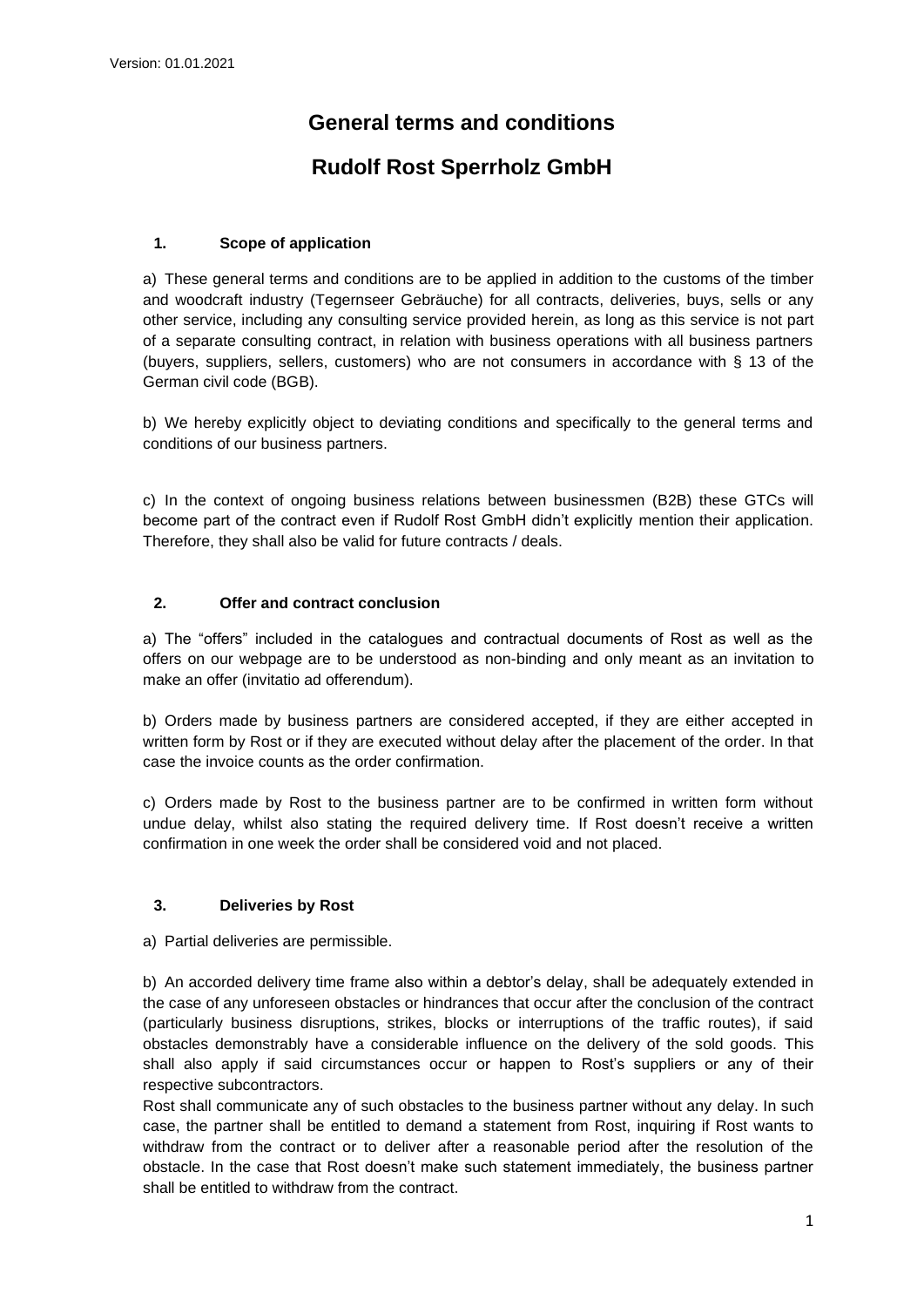The business partners agree that they hereby explicitly forfeit any claim for damages resulting thereof.

c) In the case of deliveries within the timeframe Rost is only liable in case of malice or gross negligence.

d) In case of a delivery delay the business partner is obligated upon request by Rost, to state in written form within a week if he persists in the delivery or whether he wishes to withdraw from the contract due to the delay and/or pursue any claim damages instead of the contractual performance. If no such timely statement is made by the other party, Rost is entitled to fulfil the contract or to withdraw from it.

#### **4. Deliveries to Rost**

a) The other party shall execute any delivery according to the usual quality and labelling regulations of the ordered goods, unless accorded otherwise.

b) The other party guarantees that the delivered goods comply with the valid laws and administrative regulations applicable to the distribution and usage of said goods and that it does not violate any third-party rights.

c) If a business partner fails to deliver an order in the accorded timeframe, Rost is not obligated to set a deadline but is immediately entitled to decline the contract fulfilment, to withdraw from the contract and/or claim damages. Rost may accept any partial deliveries that were already fulfilled, although it still preserves the aforementioned rights regarding other partial deliveries not delivered on time.

d) The order is delivered at the partner's expense and at his own risk to the stock of Rost or the indicated address by the client. In the latter case the delivery note is to be signed by the recipient and sent back to Rost. As long as the signed delivery note does not reach Rost the goods are considered as neither delivered nor as accepted.

## **5. Competition protection**

In case that Rost discloses the recipient of the goods to the business partner, the latter commits to the total client protection towards the recipient in favour of Rost for this and any future order. Every infraction of this client protection entitles Rost to claim a compensation for damages of 15% of the goods net selling price which were delivered during the infraction of the client protection. Rost reserves the right to pursue further damages.

#### **6. Risk transfer / Acceptance obligation of goods**

a) With the provision of the goods at the accorded delivery destination by Rost the total risk transfers to the other party, such as the

b) accidental loss of the goods.

c) In case of force majeure, war, the suspension of the production without blame, unforeseen events and official measures not depending on Rost which have an influence on the production, Rost is not obligated or bound to accept delivered goods.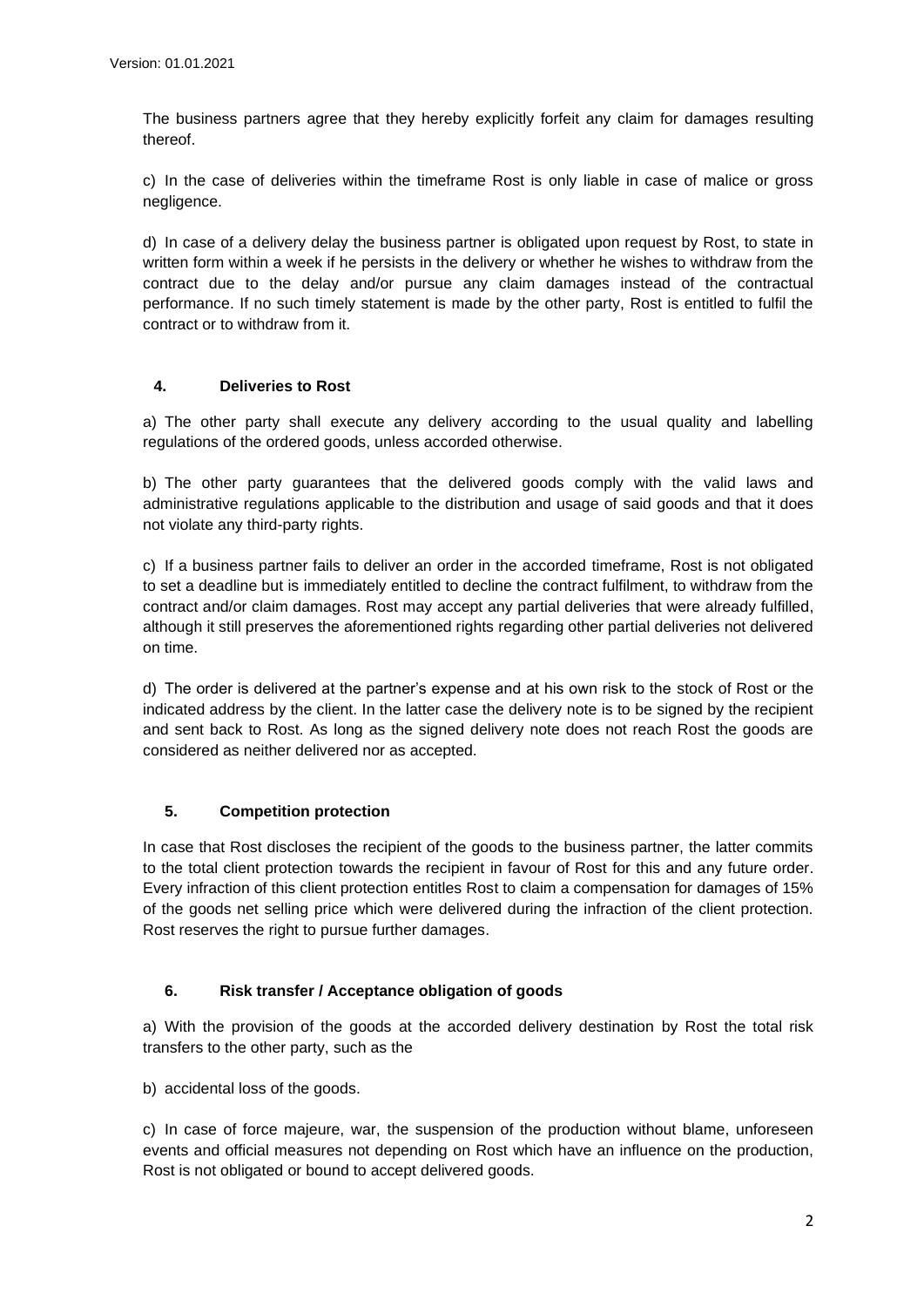## **7. Prices / Payment / Netting / Withdrawal**

a) All prices are net prices without the legal VAT (value added tax). No discounts are granted.

b) Rost carries its payments out through the remittance of crossed cheques or through bank transfers.

c) Payments by the business partner are due upon receiving the goods without any discounts. If partial deliveries are rendered (see section 3 a), Rost to this extent is also entitled to issue partial invoices and demand the immediate payment in this regard according to paragraph 1.

d) Cheques are always taken as a payment method, not instead of the payment. In case of a cheque protest Rost is entitled to demand an immediate cash payment in return for the recourse cheque.

e) Netting is only admissible with positions either acknowledged by Rost, undisputed or either legally established positions or claims from the business partner.

f) Rost reserves the right to withdraw from the contract if the business partner issues wrong statements about his own credit rating or in the case Rost's payment claims are endangered by the partner's objectively missing credit score or poor credit rating. The credit rating is objectively missing in particular, but not limited to, if foreclosure measures are taken against the business partner, insolvency proceedings are opened, or an insolvency proceeding is rejected due to the lack of insolvency assets.

g) Should an article ordered by the client not be available, due to Rost not being supplied by its distributor and Rost not being at fault for it and despite a contractual obligation of the distributor for it, Rost shall be entitled to withdraw from the contract. In such case Rost shall inform the client immediately that the demanded goods are not available and shall reimburse already provided performances made by the client.

## **8. Reservation of title**

a) Rost retains the title to the sold goods until the entire payment is made.

b) If such reserved goods are processed into a new movable item, the processing shall be carried out for Rost, without any new obligation arising from it for Rost. The new thing or product shall become Rost's property.

c) In case that Rost doesn't already attain the property (or joint ownership) through the combination / processing according to the paragraphs 947 et seq. of the German civil code (BGB), the business partner shall transfer the property (or joint ownership) in that moment according to the proportion of the value of the reserved goods to the other goods at the moment of combination / processing. The business partner is obligated to store the reserved goods in the property of Rost (or joint ownership) without charge.

d) The business partner is only authorized and entitled to further sell, use or install the reserved goods within the frame of the usual course of business and only provided that from that moment on, the accrued claims in the amount of the value of the reserved goods with all its entailed ancillary rights ensuing from the reselling, usage or instalment are transferred to Rost; Rost accepts the transfer. The value of the goods subject to the retention of title shall be the invoice amount of Rost, which shall be excluded if it is opposed by third party claims or rights.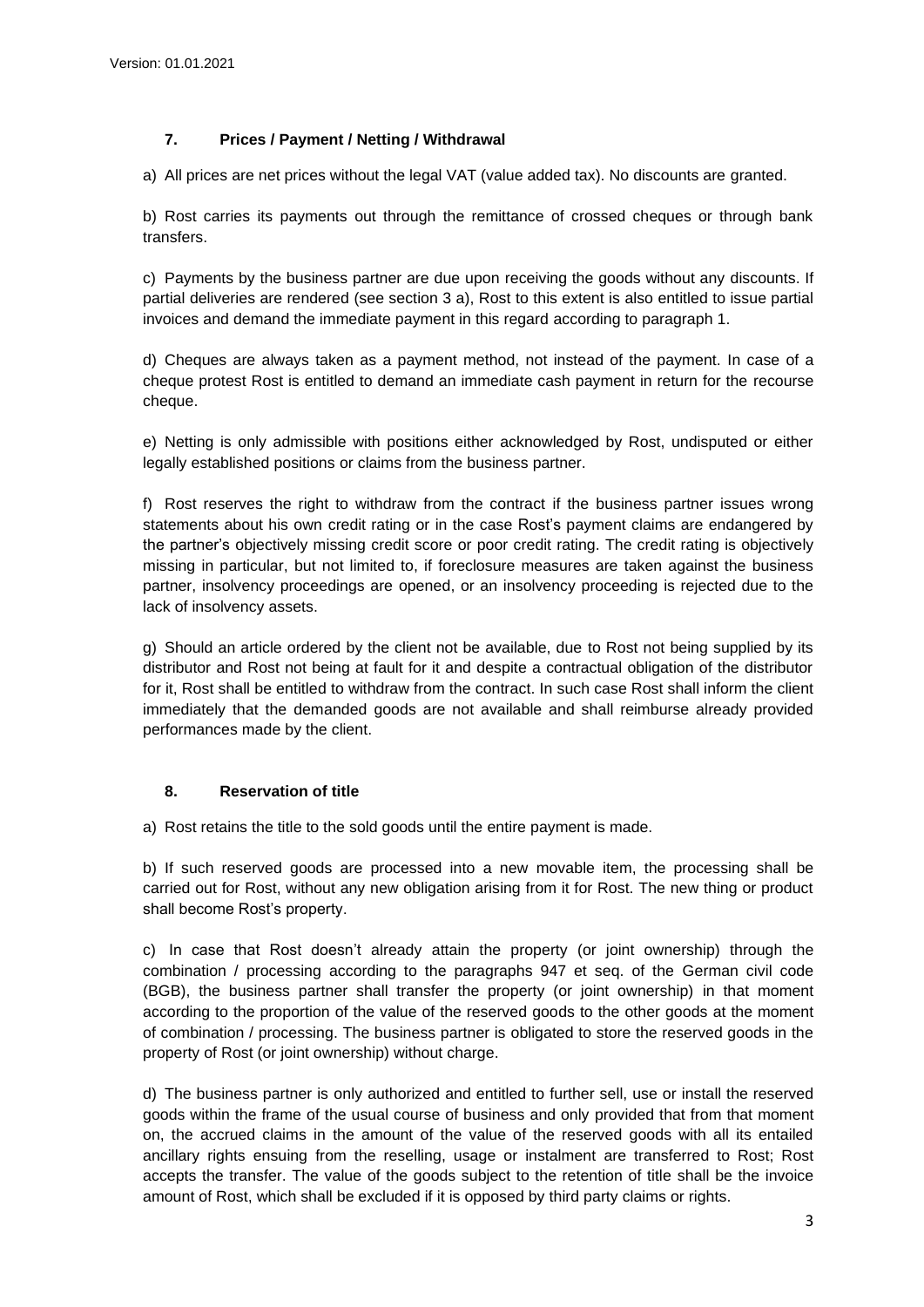If the resold reserved goods are in the joint ownership of Rost, the transferred claim shall be the proportional amount to the proportion owned by Rost in the joint ownership. The business partner is revocably bound and entitled to retract the transferred claims, unless the business partner does not fulfil his payment obligations.

e) The business partner shall inform Rost immediately of any third-party foreclosure measures affecting the reserved goods or the transferred claims while also handing over the necessary documents for an objection.

f) The right to resell, use or install of the reserved goods or the authorization to collect the transferred claims expires in case of cessation of payment and/or the opening of the insolvency procedure. This does not affect the insolvency administrator's rights.

g) The collateral shall be released if the value of the collateral exceeds the claims by more than 20% (potentially discounted by the partial payments or down-payments).

## **9. Default**

a) If the business partner is in default of payment, then Rost is entitled to take back the goods after a written reminder and is entitled to enter the premises of the business partner for this end or to charge a representative with this task in order to take back the goods in question. The return of these goods does not constitute a withdrawal from the contract.

b) If the business partner has committed himself to pick up the goods at Rost's premises he then defaults if the accorded pick-up date is exceeded by more than 1 week. The business partner is obliged to pay Rost the local common storage fees for the goods in question for the duration of the default. It is calculated per each started week and is due on a monthly basis afterwards. The rest of the storage fee is due on pickup. Rost is entitled to release the goods under the condition of receiving payment in full, both executed concurrently.

c) In case of a payment delay Rost is entitled to charge the usual bank interest rates for the contractual or tolerated overdraft of the current account, at least however the statutory default interest rates set by the current law.

#### **10. Wood properties**

a) Wood is a natural product; therefore, its natural properties, deviations and attributes are to be observed. Thus, the business partner needs to take into consideration the biological, physical and chemical properties when buying and when putting the product to use.

b) The range in colour, structure and other differences within one wood type is part of the properties of the natural product wood and does not constitute a liability ground or a reason for a complaint.

## **11. Defects / Representations and statutory warranties (liability for defects) / Statute**

#### **of limitation**

a) Rost is not obliged to accept replacement deliveries for defective goods but is entitled to demand a replacement delivery.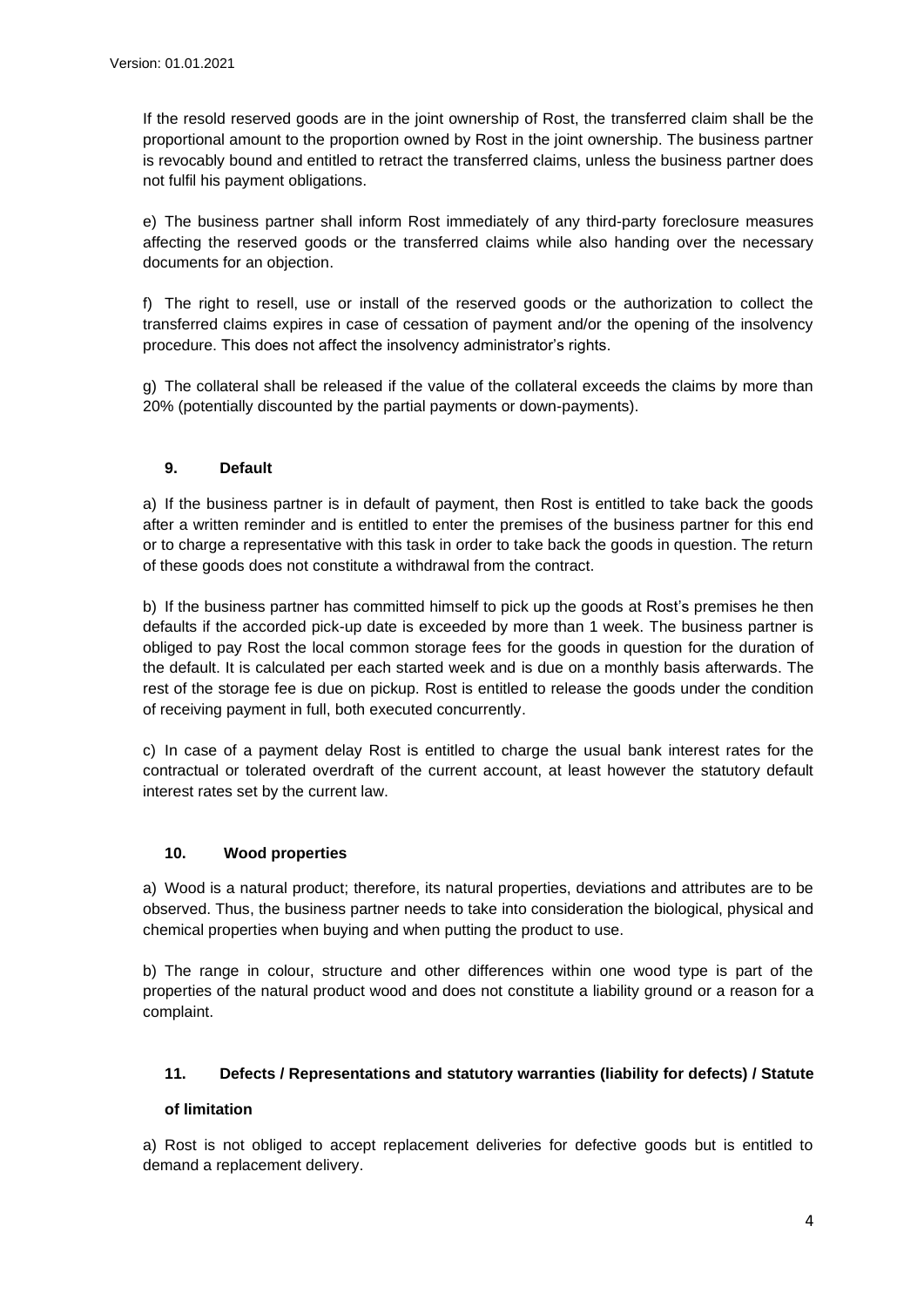b) Rost's claims for damages, price reduction or other statutory rights due to defects are unaffected by the processing or reselling of the goods. This is independently valid from the time that the defects are detected.

c) Suitability and usability risks lie with the buyer. In case of complaints, we refer to the Tegernseer customs (*"Tegernseer Gebräuche"*). In case of mutual commercial businesses between merchants, paragraph 377 of the German commercial code remains unaffected.

d) In case of rightful complaints Rost is entitled to choose the type of supplementary performance (replacement or repair) taking into consideration the type of defect.

e) If, due to a defect or other complaints, the client or Rost make use of a right of retention, it can only be done in a way proportional to given defect or complaint. In case of a dispute an independent expert shall decide over the proportionality designated by the IHK or another commercial chamber at the location of the goods. The same shall also decide over the division of the costs of his activity in his own estimation. The decision of the independent expert shall be final and binding for both parties.

f) The business partner shall inform Rost immediately about a liability or statutory warranty case from a consumer.

g) The claims for material defects have a statute of limitation of 12 months. This does not apply if there are longer limitation periods by law, especially those prescribed in the paragraphs 438 section 1, number 2 et seq. (building structures and objects for structures), paragraph 479 section 1 (regress claim) and paragraph 634a section 1, number 2 (defects of building structures) of the German civil code (BGB).

## **12. Product liability**

Claims for product and producer liability are exclusively governed by German law. Business partners are bound to keep Rost clear from any such claims.

#### **13. Limitation of liability**

a) Claims for damages and reimbursement for expenses from the business partner against Rost are excluded, independently from the legal grounds.

b) In cases of intent or gross negligence Rost is still liable without limitations.

c) In cases of negligence Rost is only liable for the violation of essential duties which would put the achievement of the contract purpose in jeopardy, or duties which make the contractual fulfilment possible in the first place and on the fulfilment of which the business partner may rely. The liability is therefore limited to the foreseeable and typical damage of the contract at the time of the conclusion of the contract.

d) As far as a liability by Rost is limited or excluded, the same is valid for the personal liability of its workers, representatives and agents.

e) These limitations of the liability do not apply in case of the injury of life, body or health, for a defect after the guaranty of a certain product characteristic and in case of the concealment of defects with fraudulent intent. The liability according to the German product liability law remains unaffected.

## **14. Data storage**

The business partner takes notice that Rost may store and process certain data from its partners from this contract according to the federal law for data protection (Bundesdatenschutzgesetz) for the purpose of data handling and Rost reserves itself the right to transmit the data, if necessary by this law. The separately available data information is also to be observed.

#### **15. Construction services**